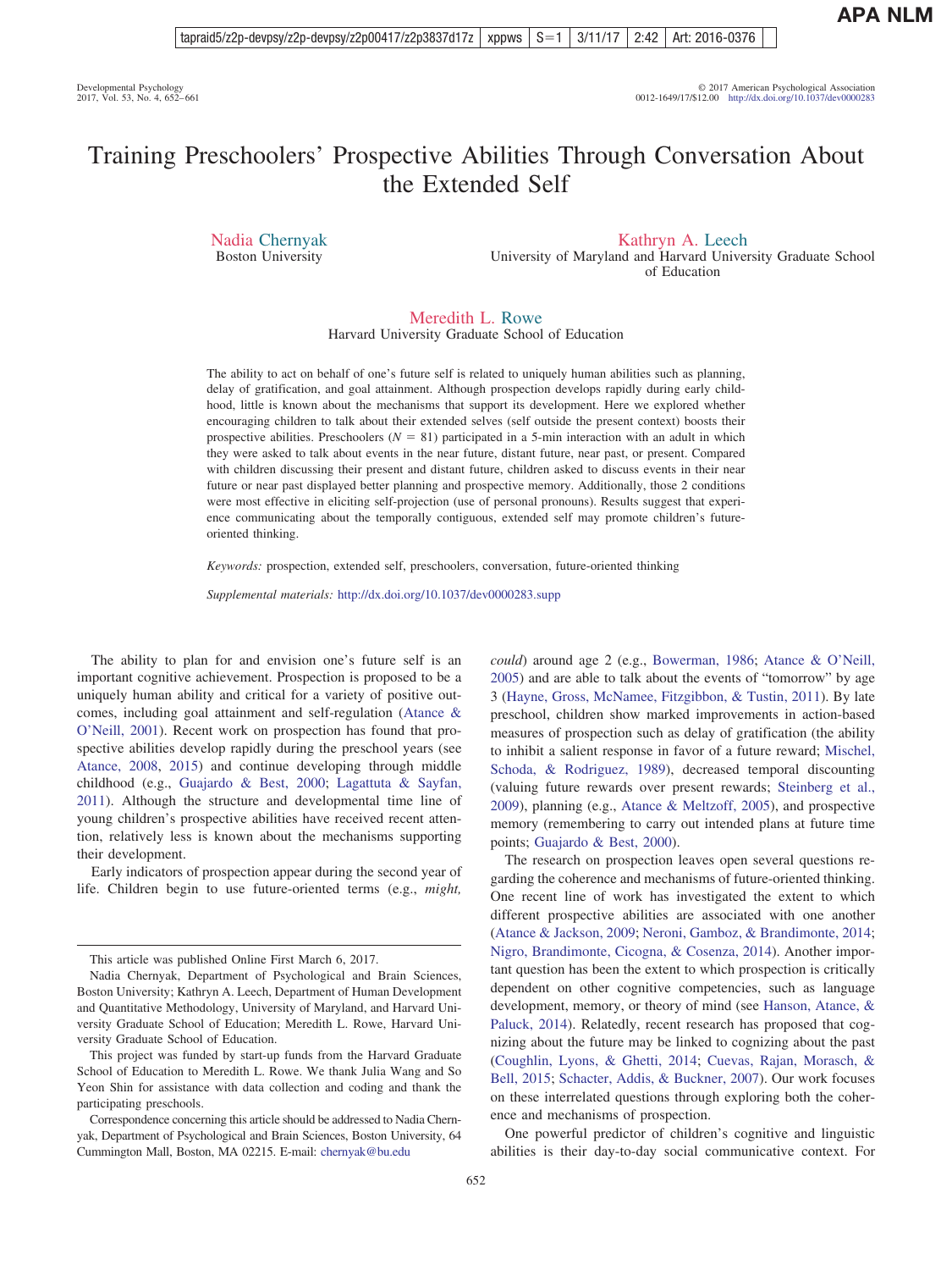**APA NLM**

example, the quality of vocabulary input that parents provide to children predicts children's own vocabulary growth (see [Hoff,](#page-9-7) [2006;](#page-9-7) [Rowe, 2012\)](#page-9-8); encouraging children and parents to talk about mental states predicts children's theory of mind [\(Lu, Su, & Wang,](#page-9-9) [2008;](#page-9-9) [Reese, Sparks, & Leyva, 2010;](#page-9-10) [Taumoepeau & Reese,](#page-9-11) [2013\)](#page-9-11), and making even small changes in children's linguistic input has powerful effects on children's conceptual understanding [\(Rhodes, Leslie, & Tworek, 2012\)](#page-9-12).

Such training studies are powerful in two respects: First, they are able to provide a basis for creating more formalized interventions targeting children's conceptual development. Second, they can uncover the causal mechanisms of conceptual development. For example, [Rhodes and colleagues \(2012\)](#page-9-12) found that exposing children to generic talk in a short storybook task led to an increase in children's essentialist thinking, suggesting that generics and essentialism are causally related.

In the context of future-oriented talk specifically, parents' use of temporal markers predicts children's own use of such markers [\(Hudson, 2006\)](#page-9-13). Inspired by this previous work, we were interested in whether practice with projecting oneself into the future scaffolds children's prospective abilities. We designed a short study in which we asked children to discuss and generate selfrelevant future events. Prior theoretical work has suggested that practicing simulating and anticipating future events helps motivate one to better prepare for those events (e.g., [Taylor, Pham, Rivkin,](#page-9-14) [& Armor, 1998\)](#page-9-14). We reasoned that young children, who are still developing the ability to discuss their futures and may therefore be unlikely to do so spontaneously, would be particularly likely to benefit from such an intervention.

Our study also allowed us to test several possibilities for how and why future-oriented talk might scaffold prospection. One possibility is that simulating oneself in any context outside the present helps children reason about themselves outside the here and now and make decisions on behalf of their extended selves (*extended-self talk hypothesis*). In support of this possibility, decontextualized talk (talk outside the here and now) in many forms (e.g., explanations, abstractions, narrative of future and past events) is shown to be a powerful predictor of children's language and cognitive development (e.g., [Demir, Rowe, Heller, Goldin-](#page-8-11)[Meadow, & Levine, 2015;](#page-8-11) [Rowe, 2012\)](#page-9-8). Yet another possibility, however, is that extended-self talk has to be restricted in content in order to scaffold prospective abilities (*future-oriented talk hypothesis*). Projecting oneself in the future specifically (rather than the past) might help anticipate future states, prepare for upcoming events, or simply bring to mind one's future self. The concept of one's "future self" is taken out of an abstract, hypothetical state and brought to mind concretely through conversation and episodic mental simulation. Work with adults has shown that even brief reminders of one's future self specifically improves delay of gratification by helping adults feel closer to their future selves (see [Hershfield, 2011\)](#page-9-15). On this account, one would not expect any and all forms of extended-self talk to be similarly motivating, because talk about the past does not provide the benefit of anticipating future events. Future talk may be more laden with complex linguistic hypotheticals [\(Hudson, 2002\)](#page-9-16) and thus may serve as a better scaffold for prospective thinking. Finally, hybrid accounts are also possible: Because cognizing about the future and past are thought to rely on the same cognitive competencies (e.g., [Schacter](#page-9-6) [et al., 2007\)](#page-9-6), discussing the extended self (in the future *or* past) might improve prospective abilities but only if the extended self is perceived as being relevant to one's present self (*self-relevant extended-self talk hypothesis;* e.g., see [Bryan & Hershfield, 2012;](#page-8-12) [Hershfield et al., 2011\)](#page-9-17). In the context of our work, this hypothesis predicts that discussing extended-self events that are nearer in time to one's present self are more likely to feel self-relevant, would be particularly motivating for young children, and thus would serve as salient reminders to act in service of one's future self (see [Oyser](#page-9-18)[man & James, 2009\)](#page-9-18).

To distinguish among these different hypotheses, we designed a study in which 3- to 5-year-old children were exposed to one of four different types of conversation about themselves. In our focal group (*near future talk* group), children were asked to generate events in their near future (within the next 24 hr). In a control group (*present talk* group), children were asked to talk about events in their present, contextualized context. In addition, we were interested in whether *any* future talk scaffolds children's abilities or whether future talk has to be temporally contiguous and closely related with children's present selves. We thus included a *distant future talk* group, in which children were asked to discuss events that would occur after the next 24 hr (spanning from "tomorrow" to adulthood). Prior work has found that children see themselves as fundamentally distinct from their "adult" selves [\(Carey, 1985\)](#page-8-13). Therefore, if future talk offers specific benefits due to its linguistic complexity [\(Hudson, 2002\)](#page-9-16), one should see improved prospective abilities in this group relative to the control (*present talk* group). If, however, future talk specifically offers benefits not due to its linguistic complexity but due to its ability to invoke notions of the extended self, one should not see improved prospective abilities, because distant future talk should not feel as self-relevant as would near future talk.

Finally, because cognizing about the future has been hypothesized to relate to cognizing about the past, we included a *near past talk* condition in which children generated events within the last 24 hr. This last condition was matched to our focal *near future* condition and thus allowed us to test whether talking about temporally proximate selves in the future or past would scaffold prospective abilities. Immediately following training, children were tested on a broad range of prospective tasks.

Our procedure allowed us to address three interrelated issues. First, we examined the types of future- (or past-)oriented talk that children produced during training. Second, we looked for coherence among the diverse prospection tasks used during the assessment phase. Finally, we looked at whether the training groups differed from one another on prospective measures. In particular, we tested for the following three mutually exclusive hypotheses:

*Hypothesis 1:* Extended-self hypothesis: Any conversations about the extended self, or self in the nonpresent (past or future), should boost prospective abilities. Children in the *near past, near future,* and *distant future* conditions should outperform children in the *present* condition.

*Hypothesis 2:* Future-oriented hypothesis: Any conversation specifically about the future should boost prospective abilities. Children in the *near future* and *distant future* conditions should outperform children in the *present* or *near past* conditions.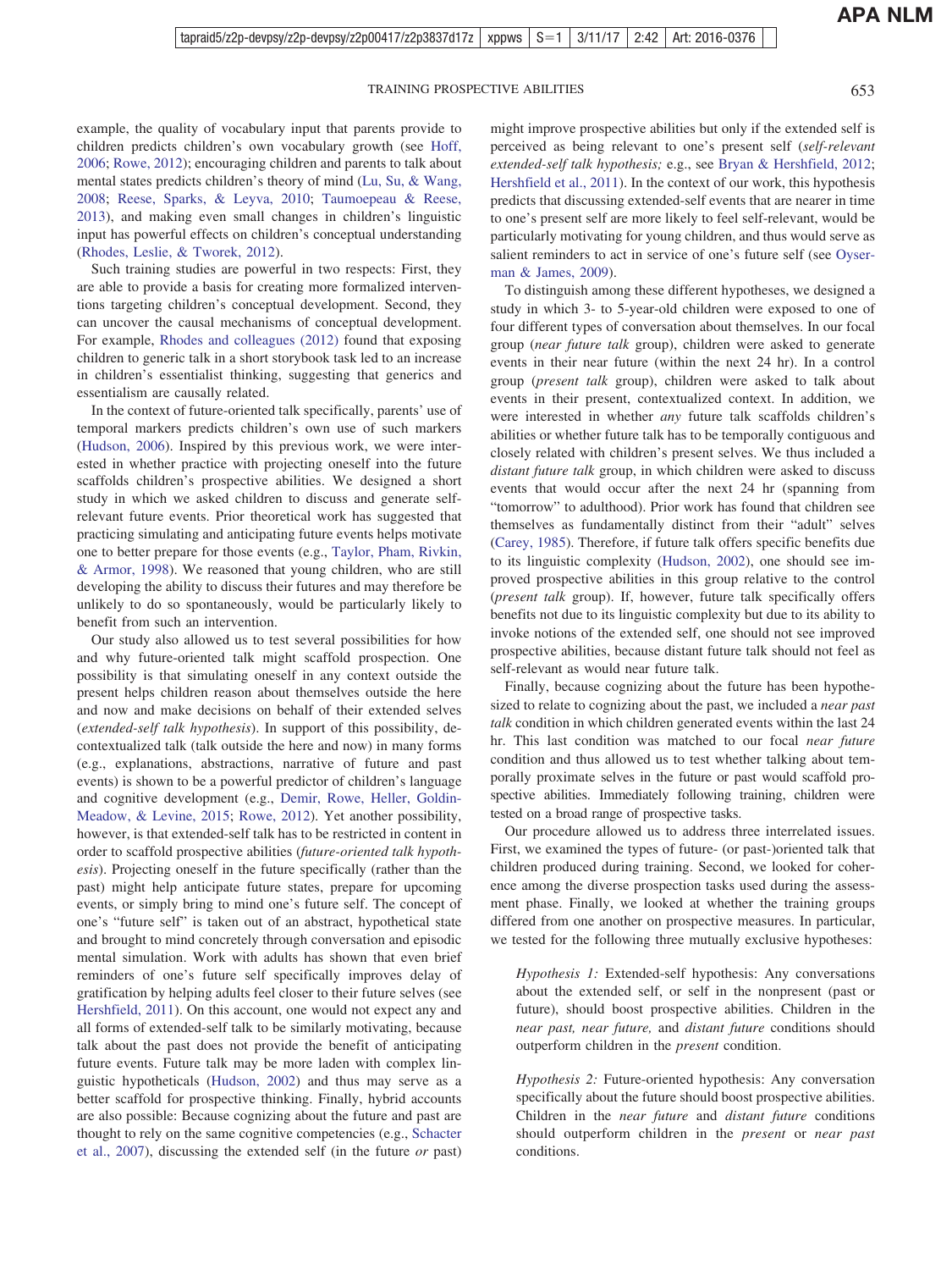*Hypothesis 3:* Self-relevant, extended-self hypothesis: Conversations about the extended self that are *close in time* to the present self should boost prospective abilities. Children in the *near future* and *near past* conditions should outperform chil-

#### **Method**

dren in the *present* and *distant future* conditions.

#### **Participants**

In keeping with minimum suggested standards in the field [\(Simmons, Nelson, & Simohnson, 2011\)](#page-9-19), we sought to test 20 children per condition. Thus, we concluded testing and analyzed data once we achieved this minimum. Participants were eighty-one 3- to 5-year-old children ( $M_{\text{age}} = 4.42$ ; range = 3.15–5.72) recruited from six separate preschool centers in the greater Boston area.1 The sample included twenty-six 3-year-olds, thirty-seven 4-year-olds, and eighteen 5-year-olds. Forty-five of our participants were female. Demographics on individual participants were not obtained, but two centers self-identified as serving low or lower middle class families  $(n = 26 \text{ children})$ , three served primarily upper middle or middle class families  $(n = 32 \text{ children})$ , and one served mixed (both types of) families  $(n = 23 \text{ children})$ .

All children were tested in a separate room or quiet corner at their local preschool. One experimenter conducted the introduction and training phase, and a second experimenter, who remained blind to the training condition the children had just participated in, conducted the assessment phase.

**Time line introduction.** All children began by being introduced to the concept of linear time (e.g., [Busby Grant & Sudden](#page-8-14)[dorf, 2009\)](#page-8-14). Children were shown a rectangle divided into three colored squares signifying three distinct time periods ("before now," "now," and "after now"). The experimenter then placed the word *now* on the middle square and said, "This is everything that's happening *right* now" and then proceeded to list three examples of events in the present context (e.g., "like us playing this game right here or your class playing outside or my friend [referring to the second experimenter] over there working"). Examples were modified slightly to fit the present context. The experimenter then asked the child to identify which square should signify "before now" and which square should signify "after now." Corrective feedback was provided until each child correctly identified "before now" and "after now," and the experimenter affixed the words *before* and *after* to their respective squares, such that the time line showed "before now," "now," and "after now" in successive order.

**Training period.** At this point, children were randomly assigned to one of four conditions (described in the next four sections), in which they participated in a brief conversation with the experimenter about a specified time period. The structure of the conversations is summarized in [Table 1.](#page-3-0)

from school, or even a really long time from now when you will go to bed tonight"). To encourage future self-projection, we used a child-friendly version of a procedure that has induced futureoriented projection in adults [\(Hershfield et al., 2011\)](#page-9-17). In the adult version, adults were shown age-progressed portraits of themselves. In our version, the experimenter asked children to draw a picture of themselves in the last exampled future time period: "Can you draw a picture of yourself going to bed tonight?" After the child completed the drawing, the experimenter placed it on the square labeled *after now* and reaffirmed that it belonged on that square ("We're going to put this right here because this is going to happen *after* now!").

Children were then cued to generate events in their near future. The experimenter asked children to list some events that would happen in three distinct time periods, all taking place within the next 24 hr: (a) "right after" this game, when children go back to their class (e.g., "What are some things you'll do right after this game, like when you back to class?"); (b) "later today," when children go home from school; and (c) "a long time from now," when children go to bed to that night. A summary of the temporal cues used in each condition is summarized in [Table 1.](#page-3-0) The experimenter asked the question pertaining to each temporal cue and then encouraged children to continually generate events (e.g., "and what are some other things you'll do later today?"). The experimenter proceeded to the next question or time period once children had either (a) repeatedly stated they could not generate further events or (b) generated five events.

*Near past condition* ( $n = 20$ ). The *near past talk* condition was designed to match the *near future talk* condition, except that the experimenter referred to events that happened in the preceding (rather than following) 24 hr. The experimenter pointed to the square labeled *before now* and stated she and the child would be discussing things that happened "before now." She then listed three examples of near past events (in the past 24 hr) that were matched to the *near future* events ("Before now are things like right before this game, when you were back in your class; earlier today, when you first woke up; or even a really long time ago, when you went to bed last night"). As in the *near future* condition, the experimenter then asked children to draw a picture of themselves going to bed last night and placed the drawing on the square titled *before now.* Children were then asked to generate events during three time periods taking place within the past 24 hr: (a) "right before" this game, when children were in class; (b) "earlier today," when children first woke up; and (c) "a long time ago," when children went to bed last night.

*Distant future condition (n = 20).* The *distant future talk* condition proceeded in the same form as did the *near future talk* condition, with the following modifications: First, the experimenter listed examples taking place after the proceeding 24 hr ("After now are things like tomorrow, when you will wake up in the morning; a few weeks from now, when you will [celebrate Thanksgiving]; or even a really long time from now, when you are all grown up"). For the second example ("a few weeks from now"), we used a well-known upcoming holiday (e.g., Thanksgiv-

**T1**

 $1$  One child was identified as being in the proper age range (3 years old), but her birth date was not provided. Her data are excluded from age calculations but included in the main analyses when possible.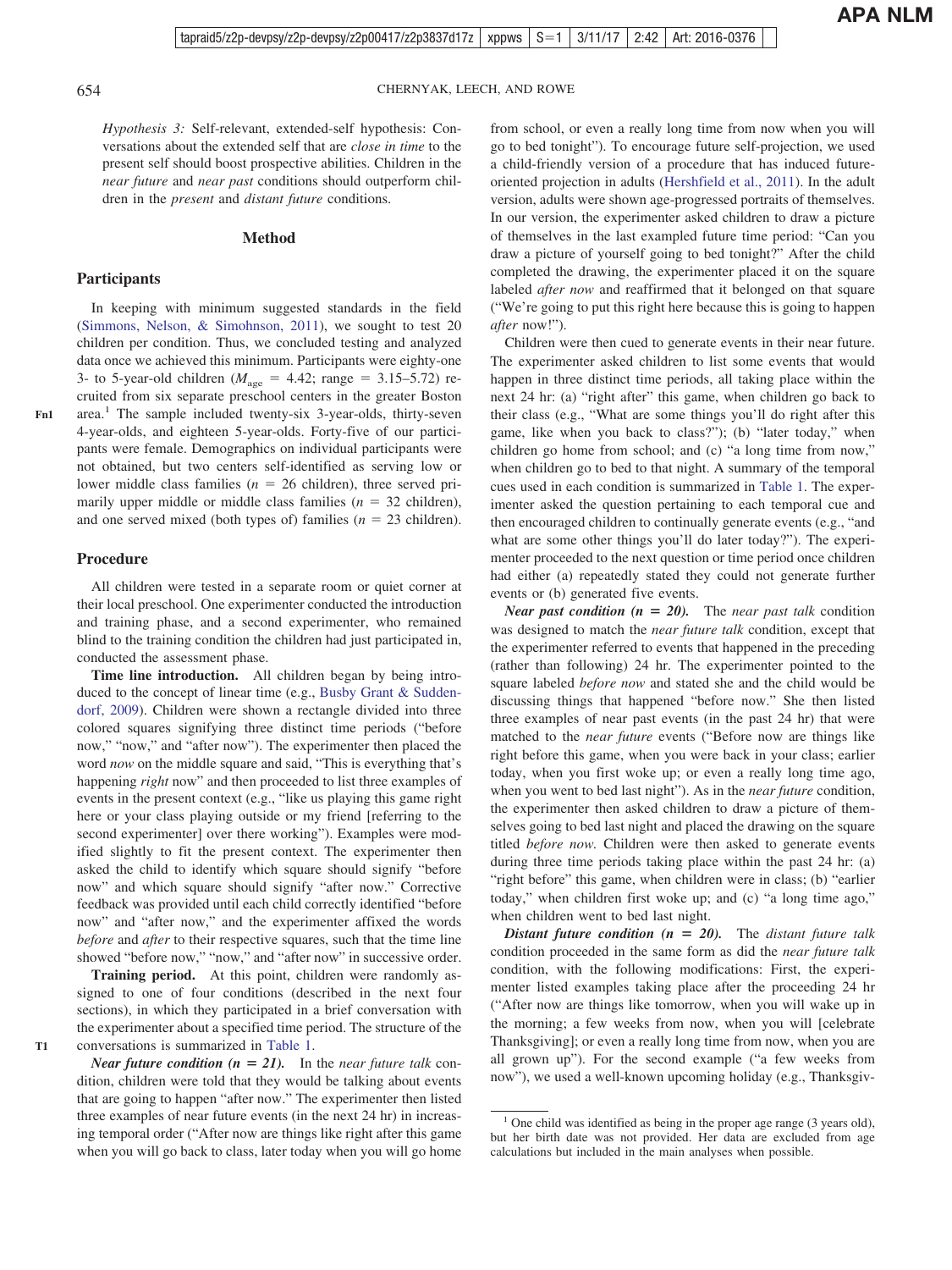# <span id="page-3-0"></span>Table 1 *Structure of the Training Period Across Conditions*

| Event sequence                                           | Near future                                                                                                                                                                                                                                                                                                         | Near past                                                                                                                                                                                                                                                                                  | Distant future                                                                                                                                                                                                                                                                                                      | Present                                                                                                                                                                                                                                              |  |
|----------------------------------------------------------|---------------------------------------------------------------------------------------------------------------------------------------------------------------------------------------------------------------------------------------------------------------------------------------------------------------------|--------------------------------------------------------------------------------------------------------------------------------------------------------------------------------------------------------------------------------------------------------------------------------------------|---------------------------------------------------------------------------------------------------------------------------------------------------------------------------------------------------------------------------------------------------------------------------------------------------------------------|------------------------------------------------------------------------------------------------------------------------------------------------------------------------------------------------------------------------------------------------------|--|
|                                                          |                                                                                                                                                                                                                                                                                                                     | Time period                                                                                                                                                                                                                                                                                |                                                                                                                                                                                                                                                                                                                     |                                                                                                                                                                                                                                                      |  |
| Introduction                                             | "We're going to be<br>talking about some<br>things that will happen<br>after now."                                                                                                                                                                                                                                  | "We're going to be talking"<br>about some things that<br>happened before now."                                                                                                                                                                                                             | "We're going to be<br>talking about some<br>things that will happen<br>after now."                                                                                                                                                                                                                                  | "We're going to be<br>talking about some<br>things that are<br>happening <i>right now.</i> "                                                                                                                                                         |  |
| Examples                                                 | "After now are things that<br>will happen <i>right after</i> ,<br>like when you go back<br>to class; things that will<br>happen a little <i>later</i><br>today, like when you<br>go home from school;<br>or even things that will<br>happen a really long<br>time from now, like<br>when you go to bed<br>tonight." | "Before now are things that<br>happened right before,<br>like when you were back<br>in class; things that<br>happened a little earlier<br>today, like when you<br>first woke up; or even<br>things that happened $a$<br>really long time ago, like<br>when you went to bed<br>last night." | "After now are things that<br>will happen <i>tomorrow</i> ,<br>like when you wake up<br>in the morning; things<br>that will happen a few<br>weeks from now, like<br>when you [celebrate<br>Thanksgiving]; or even<br>things that will happen<br>a really long time from<br>now, like when you are<br>all grown up." | "Right now are things that<br>are happening in this<br>moment, like what you<br>see around you, like<br>this game; or what you<br>hear around you, like<br>[your class playing]; or<br>even what you feel<br>around you, like [this<br>hard floor]." |  |
|                                                          |                                                                                                                                                                                                                                                                                                                     | Child's drawing                                                                                                                                                                                                                                                                            |                                                                                                                                                                                                                                                                                                                     |                                                                                                                                                                                                                                                      |  |
| Request for a drawing                                    | "Can you draw a picture"<br>of yourself going to<br>bed tonight?"                                                                                                                                                                                                                                                   | "Can you draw a picture of<br>yourself going to bed last<br>night?"                                                                                                                                                                                                                        | "Can you draw a picture"<br>of yourself when you<br>are all grown up?"                                                                                                                                                                                                                                              | "Can you draw a picture"<br>of yourself right now?"                                                                                                                                                                                                  |  |
| Temporal Cue 1 (child<br>generates up to 5 events)       | "What are some things"<br>you'll do right after<br>this game when you go<br>back to class?"                                                                                                                                                                                                                         | "What are some things you<br>did right before this<br>game when you were in<br>class?"                                                                                                                                                                                                     | "What are some things"<br>you'll do tomorrow<br>when you wake up in<br>the morning?"                                                                                                                                                                                                                                | "What are some things"<br>you see around you<br>right now?"                                                                                                                                                                                          |  |
|                                                          |                                                                                                                                                                                                                                                                                                                     | Child's event generation                                                                                                                                                                                                                                                                   |                                                                                                                                                                                                                                                                                                                     |                                                                                                                                                                                                                                                      |  |
| Temporal Cue 2 (child<br>generates up to five<br>events) | "What are some things"<br>you'll do later today<br>when you get home<br>from school?"                                                                                                                                                                                                                               | "What are some things you<br>did earlier today when<br>you woke up?"                                                                                                                                                                                                                       | "What are some things<br>you'll do a few weeks<br>from now when you<br>will [celebrate<br>Thanksgiving]?"                                                                                                                                                                                                           | "What are some things"<br>you hear around you<br>right now?"                                                                                                                                                                                         |  |
| Temporal Cue 3 (child<br>generates up to five<br>events) | "What are some things"<br>you'll do a long time<br><i>from now</i> when you go<br>to bed tonight?"                                                                                                                                                                                                                  | "What are some things you<br>did a long time ago<br>when you went to bed<br>last night?"                                                                                                                                                                                                   | "What are some things"<br>you'll do a long time<br>from now when you're<br>all grown up?"                                                                                                                                                                                                                           | "What are some things"<br>you feel around you<br>right now?"                                                                                                                                                                                         |  |

*Note.* Each column represents the sequence of events within that condition.

ing, the holidays, Valentine's Day, Fourth of July), which varied depending on the time of year that children were tested. The experimenter then asked children to draw a picture of themselves when they are "all grown up" and placed the picture on the square labeled *after now.* Finally, the experimenter asked children to generate events in three distinct time periods: (a) "tomorrow," when children first wake up; (b) "a few weeks from now," when children celebrate [an upcoming holiday]; and (c) "a really long time from now," when children are all grown up.

*Present condition (n = 20).* The *present talk* condition was matched to the other three, except that children were told they would be talking about the square labeled *now.* The experimenter then listed three examples of things in children's present context, including something that children could see around them ("things like what you see around you—like this game"), hear around them ("things like what you hear around you—like your class playing outside"), and feel around them ("things like what you feel around you—like this hard floor"). Examples were modified slightly to fit

the context (e.g., the experimenter always used a prominent sound, such as children playing outside or teachers talking, that could be easily heard by both herself and the children). Children were then asked to draw a picture of themselves as they are "right now," and the picture was placed on the "now" square. The experimenter then asked children to talk about the present context and generate things that they (a) see around them right now, (b) hear things around them, and (c) feel around them. As with all the other conditions, the experimenter gave the first prompt ("What are some things you see around you right now?") and encouraged children to generate examples. The experimenter proceeded to the next prompt once children generated five examples or repeatedly stated they could not generate any further examples.

**Assessment.** Following the training period, a new experimenter (who was blind to the children's training condition) assessed children on a measure of prospective tasks. Tasks were drawn from prior literature and selected to reflect a broad range of prospective measures appropriate to our targeted age range. Two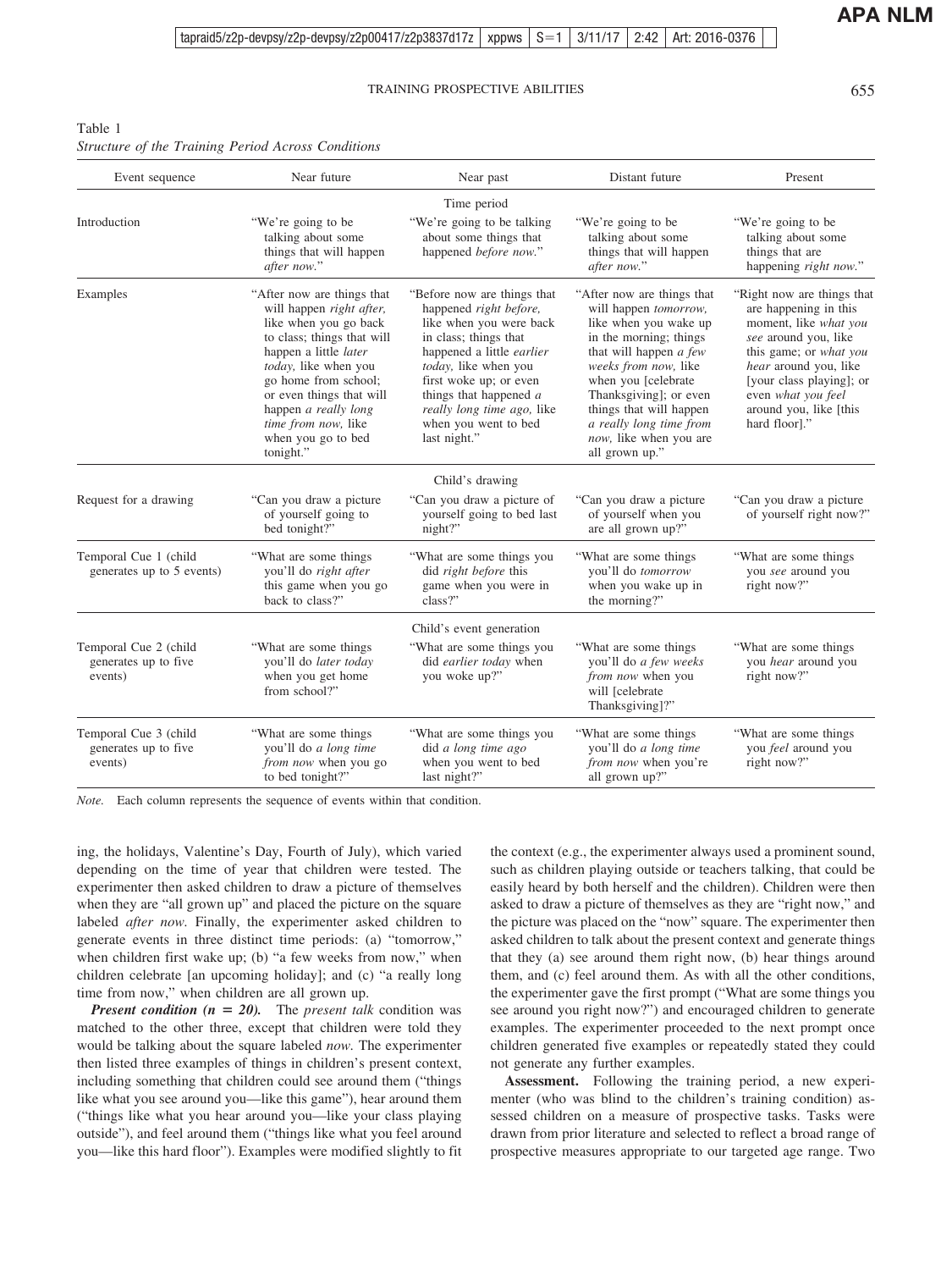# 656 CHERNYAK, LEECH, AND ROWE

measures (prospective memory and mental time travel) had been used extensively in prior work and are known to measure children's planning abilities. One task (referred to here as the mental time travel task) asked children to reason about a hypothetical planning scenario (e.g., a child pretending to make a plan to walk through a forest scene); a second task (referred to as the prospective memory task) was an action-based planning measure in which children were asked to make a future plan (e.g., remind an experimenter to open a box) and remember to successfully carry out that plan.

We also created three additional measures to look at children's prospective abilities: two temporal discounting measures (sticker task and temporal discounting task), in which children were asked to choose between smaller rewards in the present or larger rewards in the future, and a task testing children's conceptual understanding of the linear nature of time (time line task). The tasks and measures are described in the next five sections.

*Prospective memory task.* Following a procedure adapted from [Guajardo and Best \(2000\),](#page-8-3) children were shown a wooden box and told there was a gift inside ("I have a gift for you in this box when we are all done with this game [referring to the experimental session]"). The experimenter then mentioned that the child had to remind her to open the box at the end of the session. To increase motivation, the experimenter then told the child that she often has trouble remembering things and provided a cue that the child could use ("when I say 'we're all done!' you have to remind me to open the box and give you your gift"). At the end of the session, the experimenter stated the promised cue and waited 10 s. If the child did not make any reminders within the 10 s, she provided a second cue "Did you have to remind me of anything?" and waited 10 more s. If the child still did not remember, she opened the box and retrieved the gift for the child.

To carry out this task successfully, children had to encode an intention to remember at a future time period, hold in mind the intention during the entire assessment period, and then successfully retrieve that intention during the specified future time period (e.g., [Mackinlay, Kliegel, & Mäntylä, 2009\)](#page-9-20). Because we wanted to make sure all children had roughly the same time period between encoding (first being introduced to the box) and retrieval (the end of the game), we minimized counterbalancing and always presented this task either first or second (order counterbalanced). The cue to open the box ("We're all done!") was always presented at the conclusion of the session. For details on counterbalancing, see [Table 2.](#page-4-0)

Each child received a prospective memory score of either 0 or 1. Children were given a score of 1 if they successfully remembered

to tell the experimenter to open the box during the proper cue (after the experimenter said "We're all done!") and a score of 0 if they did not remember. We note that 18 children (four in the *near future* condition, three in the *near past* condition, five in the *distant future* condition, and six in the *present* condition) remembered the gift only after the reminder ("Did you have to remind me of anything?"). Because we do not know whether these children may have been relying solely on retrospective memories (the reminder cued the children to retrospectively recall the intention), we gave these children scores of 0 to be conservative in our analyses.

*Saving for the future task.* Children were shown five brightly colored dinosaur stickers and told they could either play with the stickers and stick them on a plain piece of paper right now or play with the stickers but wait a few minutes while the experimenter finished some work and save some stickers to stick on a cool dinosaur scene (they were shown the dinosaur scene). The experimenter then proceeded to work for 3 min and made minimal contact with the child. At the conclusion of the 3-min period, the experimenter gave the child the dinosaur scene and allowed the child to stick any remaining stickers onto it. This task was designed to test children's ability to engage in saving behaviors [\(Metcalf & Atance, 2011\)](#page-9-21), but it differed from typical temporal discounting tasks in that it did not manipulate anticipated reward size or number (only quality). Children were given a sticker task score  $(0-5)$  corresponding to the number of stickers they had successfully saved for the dinosaur scene.

*Time line task.* Children were shown the time line used during the training period (with three squares labeled *before now, now,* and *after now*) and told they would be asked about some events that either happened before now or will happen after now (the experimenter pointed to each square as she narrated). The experimenter then told children that if the event happened before now, they should point to the "before now" square, and if the event will happen after now, they should point to the "after now" square. She then asked about six separate time periods: four general time periods (next season [e.g., fall if the child was tested during the summer month], previous season [e.g., spring if the child was tested during the summer month], tomorrow, yesterday) and two autobiographical time periods (when the child will be [next age], when the child was [previous age]). The experimenter stated the time period and then asked whether that period belongs in the "before now" square or the "after now" square. The events were presented in one of two possible orders (referred to as a "forward" order, in which participants were asked about the events in the following sequence: earlier season, next season, tomorrow, yesterday, next age, and previous age; and a "backward" order, in which

<span id="page-4-0"></span>

| ante |  |
|------|--|
|------|--|

This article is intended solely for the personal use of the individual user and is not to be disseminated broadly.

**T2**

|  |  |  |  |  | List of Possible Orderings of the Assessment Tasks |  |
|--|--|--|--|--|----------------------------------------------------|--|
|--|--|--|--|--|----------------------------------------------------|--|

| Order<br>choice | Task 1             | Task 2             | Task 3                          | Task 4                          | Task 5                    |
|-----------------|--------------------|--------------------|---------------------------------|---------------------------------|---------------------------|
|                 | Prospective memory | Saving task        | Time line task (forward order)  | Mental time travel task         | Temporal discounting task |
|                 | Saving task        | Prospective memory | Time line task (forward order)  | Mental time travel task         | Temporal discounting task |
|                 | Prospective memory | Saving task        | Mental time travel task         | Time line task (forward order)  | Temporal discounting task |
|                 | Saving task        | Prospective memory | Mental time travel task         | Time line task (forward order)  | Temporal discounting task |
|                 | Prospective memory | Saving task        | Time line task (backward order) | Mental time travel task         | Temporal discounting task |
| <sub>(</sub>    | Saving task        | Prospective memory | Time line task (backward order) | Mental time travel task         | Temporal discounting task |
|                 | Prospective memory | Saving task        | Mental time travel task         | Time line task (backward order) | Temporal discounting task |
|                 | Saving task        | Prospective memory | Mental time travel task         | Time line task (backward order) | Temporal discounting task |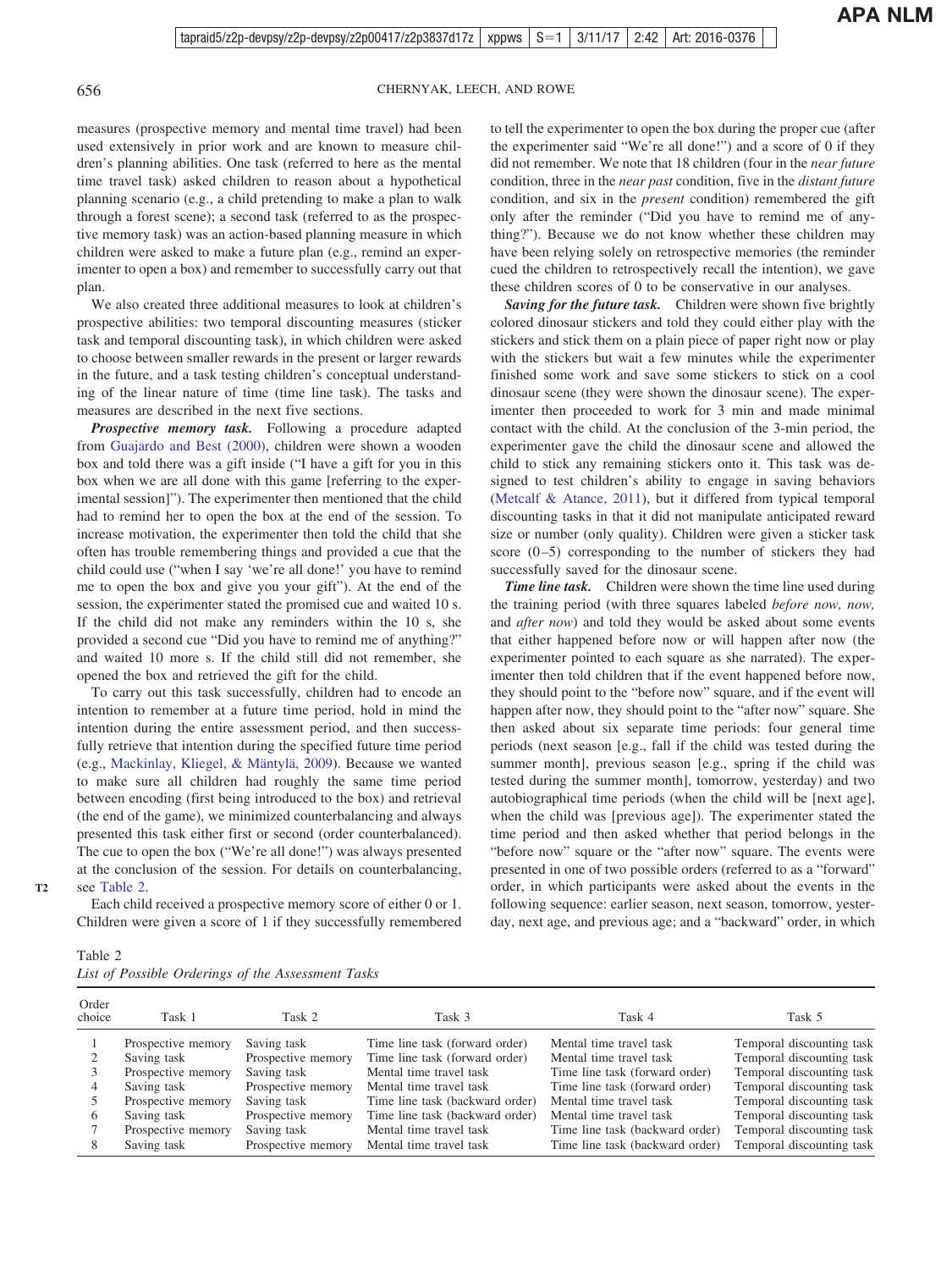participants were asked about the events in the reverse sequence). Children received a time line task score between 0 and 6 corresponding to the number of events they had successfully placed in the correct square.

*Mental time travel task.* We used two items adapted from [Atance and Meltzoff's \(2005\)](#page-8-6) mental time travel task, in which children viewed a scene (either a forest or snow) and told to imagine themselves planning to walk through it ("Let's pretend that *you* are going to walk across this road through the forest [snow]. Let's get ready to go!"). They were then shown three items—an item needed for a possible future state (water for drinking [a jacket]; correct response), an item that was semantically associated with the scene (a plant [ice cubes]), and a distractor item (a present [bathing suit]). The items were labeled, and children were asked to provide an item selection ("Which of these things do you need to bring with you?") and a justification for their item selection ("And why do you need to bring the [chosen item]?"). The three items were presented in a pseudorandom order (items were presented in one of three possible Latin square design orders).

Children received a mental time travel correct-item-selected score between 0 and 2 corresponding to the number of times children had selected the correct item across the two trials. In addition, children's explanations were coded according to whether they appropriately referred to a functional future use of that item (e.g., "I might get thirsty so I need to drink"; "the jacket because it's so cold outside"). Children received a mental time travel planning explanation score of  $0-2$ . Note that coding for these explanations was more lenient than that used in prior work [\(Atance](#page-8-6) [& Meltzoff, 2005\)](#page-8-6) in order to adjust for the increased variability of the verbal ability of children in our sample.

*Temporal discounting task.* Children were given a simplified temporal choice task at the conclusion of the study. When the experimenter opened the box to give children their gift (as part of the prospective memory task), she revealed two stickers and asked them whether they would like one sticker "right now," or two stickers "if [they] could wait until the end of the day." After children stated their choices, they were always given two stickers immediately regardless of their chosen option. This task was always presented last. Children were given a temporal discounting score of 1 if they chose to wait for the larger reward (two stickers) and 0 if they opted for the smaller, immediate reward (one sticker).

# **Coding**

**Fn2**

The first author coded children's responses in the assessment tasks for all videos. A coder blind to children's assigned condition then coded a subset of these videos (25%). Interrater reliability was 95%. A second research assistant, who stayed blind to children's performance on the assessment tasks, transcribed the training session for dialogue between the experimenter and the children.<sup>2</sup> During the training session, we counted the number of children's utterances that included the use of the future tense, the past tense, and personal pronouns (*I, me, mine, my, we, us, our,* and *ours*) to determine the type of talk produced during training.

# **Results**

# **Talk Produced During Training**

We looked at the talk children generated during the first phase (training session). Preliminary results revealed no effects of gender, age, or school center. We therefore collapsed across these variables in the following analyses.

Children generated a mean of 23.97 utterances  $(SD = 18.39)$ and nine events  $(SD = 4.43)$  during the training session. Neither the number of utterances nor the number of events that children generated varied across conditions (both *p*s .15), confirming that condition did not systematically affect children's overall verbal production.

We then looked at the proportion of utterances (out of total utterances) employing the future and past tense (see [Figure 1\)](#page-6-0). **F1** Note that for all events, children could use either the proper tense to which the time period referred (e.g., "I will sleep") or could answer without using the proper tense (e.g., "sleeping").<sup>3</sup> An Fn3 analysis of variance (ANOVA) on the proportion of children's utterances containing the future tense revealed significant condition effects,  $F(3, 75) = 3.63$ ,  $p = .02$ ,  $\eta_p^2 = .13$ . In particular, children in the two future conditions (*near future* and *distant future*) produced a greater proportion of future tense utterances than did children in the *near past* and *present* conditions: linear contrast  $t(75) = 3.26$ ,  $p = .002$ ,  $d = .75$ . Similarly, an ANOVA on the proportion of past tense utterances revealed a significant effect of condition,  $F(3, 75) = 15.97$ ,  $p < .0001$ ,  $\eta_p^2 = .39$ . In particular, the *near past* condition differed significantly from the other three: linear contrast  $t(75) = 6.90, p < .0001, d = 1.59$ . Therefore, although overall use of future tense was low (comprising less than 10% of the utterances children produced), children nonetheless used it, and use differed across conditions.

We also looked at the extent of children's self-projection when generating events. As a proxy for self-projection, we looked at children's use of personal pronouns (e.g., *I, me*) during the training session. Note that children could generate events either without self-projecting ("go to sleep") or by self-projecting ("I [will] go to sleep"). In particular, we were interested in whether the two conditions in which children were asked to discuss their close-intime extended self might produce greater self-projection. An ANOVA on the proportion of utterances containing personal pronouns revealed significant differences across conditions, *F*(3,  $(75) = 2.79, p = .05, \eta_{p}^{2} = .10$ . Children in the *near past* and *near future* conditions used a greater proportion of personal pronouns in their utterances than did those in the *distant future* or *present* condition,  $t(75) = 2.75$ ,  $p = .008$ ,  $d = .64$ . Therefore, although all conditions elicited some amount of self-projection, talking about the close-in-time, extended self elicited a greater amount of selfprojection.

<sup>2</sup> Two children's training sessions could not be recorded (or transcribed) due to a video recording error.<br><sup>3</sup> Task-irrelevant uses of pronouns that were not specific to generating

events (e.g., "I don't know"; "I wanna play the next game") were not included in the total calculations.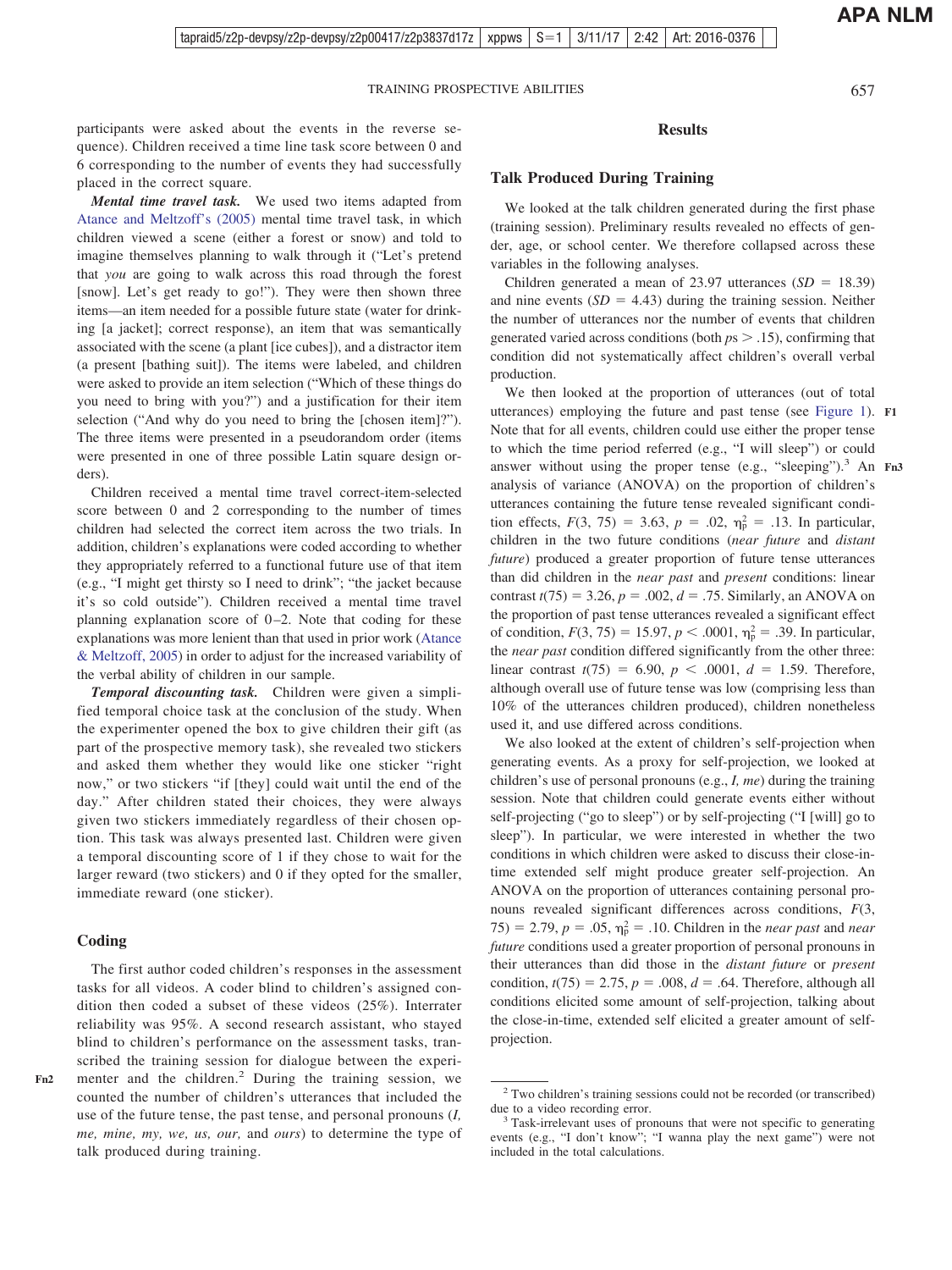658 CHERNYAK, LEECH, AND ROWE



<span id="page-6-0"></span>*Figure 1.* Proportion of utterances containing future tense, past tense, and personal pronouns across conditions. Bars represent standard errors.

#### **Coherence of Prospection Tasks**

Turning to children's performance on the prospective tasks, we first looked at coherence among the various tasks used in the assessment phase. We conducted a factor analysis using varimax rotation on scores from prospective tasks in the assessment phase (prospective memory score, saving task score, time line task score, mental time travel correct-item-selected score, mental time travel planning explanation score, and temporal discounting task score; see the online supplemental materials for raw means of all item scores across age groups). The results revealed two primary factors - a Planning Factor and a Linear Time/Temporal Discounting Factor (see [Table 3\)](#page-7-0). Notably, the Prospective memory task co-

hered with the two mental time travel task scores (i.e., the correct item selected and the planning explanation score), mimicking prior work that has found that prospective memory and planning abilities are related [\(Mackinlay et al., 2009\)](#page-9-20). Moreover, the two temporal choice tasks (temporal discounting, saving task) were related to one another and related to children's understanding of the linear nature of time (time line task).<sup>4</sup> **Fn4**

#### **Effects of Training**

This is interested in the personal use of the personal user and is not to be disseminated by the individual user and is not to be disseminated by  $\mathbf{F}$ 

**T3**

**T4**

Finally, we looked at the effect of our training on children's prospective abilities. Analyses revealed no effects of gender or task order, so data were collapsed along these variables. We did, however, find significant effects across ages and between preschool centers. We therefore controlled for age (as a covariate) and preschool center in all of our analyses. Descriptives of performance on prospection tasks across ages are provided in [Table 4.](#page-7-1)

To reduce the overall number of comparisons, we first ran our ANOVAs on each of the two extracted factor scores (Planning Factor and Linear Time/Temporal Discounting Factor). The results revealed significant condition and age-related changes for the Planning Factor: There was a significant effect of condition type,  $F(3, 69) = 2.96, p = .04, \eta_p^2 = .11$ ; a significant effect of school center,  $F(5, 69) = 5.61$ ,  $p = .002$ ,  $\eta_p^2 = .29$ ; and a significant effect of age (with children receiving better scores as they aged), *F*(1, 69) = 13.81,  $p = .0004$ ,  $\eta_p^2 = .17$ . There were no significant condition type or age effects for the Linear Time/Temporal Discounting Factor (both  $ps > .08$ ), although there was a significant effect of school center,  $F(5, 69) = 2.98$ ,  $p = .02$ ,  $\eta_p^2 = .18$ <sup>5</sup> Fn5 Therefore, children's planning ability but not temporal discounting ability varied across training conditions. Thus, further analyses examined effects on planning ability.

We next tested for each of our three hypotheses using planned linear contrasts. We ran three separate linear contrasts to test for (a) *extended-self talk* hypothesis by contrasting the *present* condition with the other three, (b) *future-oriented talk* hypothesis by contrasting the *near future* and *distant future* conditions with the other two, and (c) *self-relevant extended-self* hypothesis by contrasting the *near future* and *near past* conditions with the other two.

Planned linear contrasts on the Planning Factor supported the self-relevant extended-self hypothesis: The *near future* and *near past* conditions differed significantly from the other two (*present* and *distant future*),  $F(1, 69) = 7.03$ ,  $p = .01$ . Linear contrasts testing the other two hypotheses were not significant (both *p*s .20). Results were consistent when analyzing the three tasks constituting the Planning Factor separately (see [Figure 2\)](#page-8-15). For pro-**F2** spective memory, planned linear contrasts once again supported the self-relevant extended-self hypothesis,  $F(1, 69) = 9.45$ ,  $p =$ .003. Similarly, for the mental time travel planning explanation scores, planned linear contrasts supported the self-relevant, extended-self hypothesis,  $F(1, 71) = 7.81$ ,  $p = .007$ . However, there were no significant contrasts for the mental time travel forced choice scores (all  $ps > .50$ ).

The overall pattern of results supports the self-relevant, extendedself hypothesis: Children in the two temporally contiguous conditions (*near past and near future*) showed better planning abilities (*better prospective memories and future-oriented explanations*) than did children in the other two conditions (*present and distant future*).

#### **Discussion**

Our results replicate prior work showing age-related changes in children's planning abilities during the preschool years [\(Atance &](#page-8-6) [Meltzoff, 2005\)](#page-8-6). However, recent work in developmental psychology has called for examining the mechanisms that drive these developmental changes in prospection [\(Atance, 2015\)](#page-8-2). Here we found that a short conversation about one's "extended self" primed children's prospective memories and planning ability. Our work suggests that experience communicating and thinking about one's extended self promotes the ability to make decisions on behalf of that extended self.

Across several measures, we found support for our self-relevant, extended-self hypothesis. Conversation about the temporally contiguous extended self (near future and near past) showed better planning ability and encouraged higher self-projection. Our results mimic those of prior work showing that adults' ability to engage in delay of gratification tasks was predicted by how closely related they believed their future selves were to their present selves [\(Bryan](#page-8-12)

<sup>4</sup> To make sure that our factor analysis was not unduly affected by the fact that we used two scores from the same task, we reran this analysis using a combined mental time travel score (adding scores from children's forced choice and explanation responses). Results remained nearly identi-

cal.5 See the online supplemental materials for analyses of descriptives of the other tasks.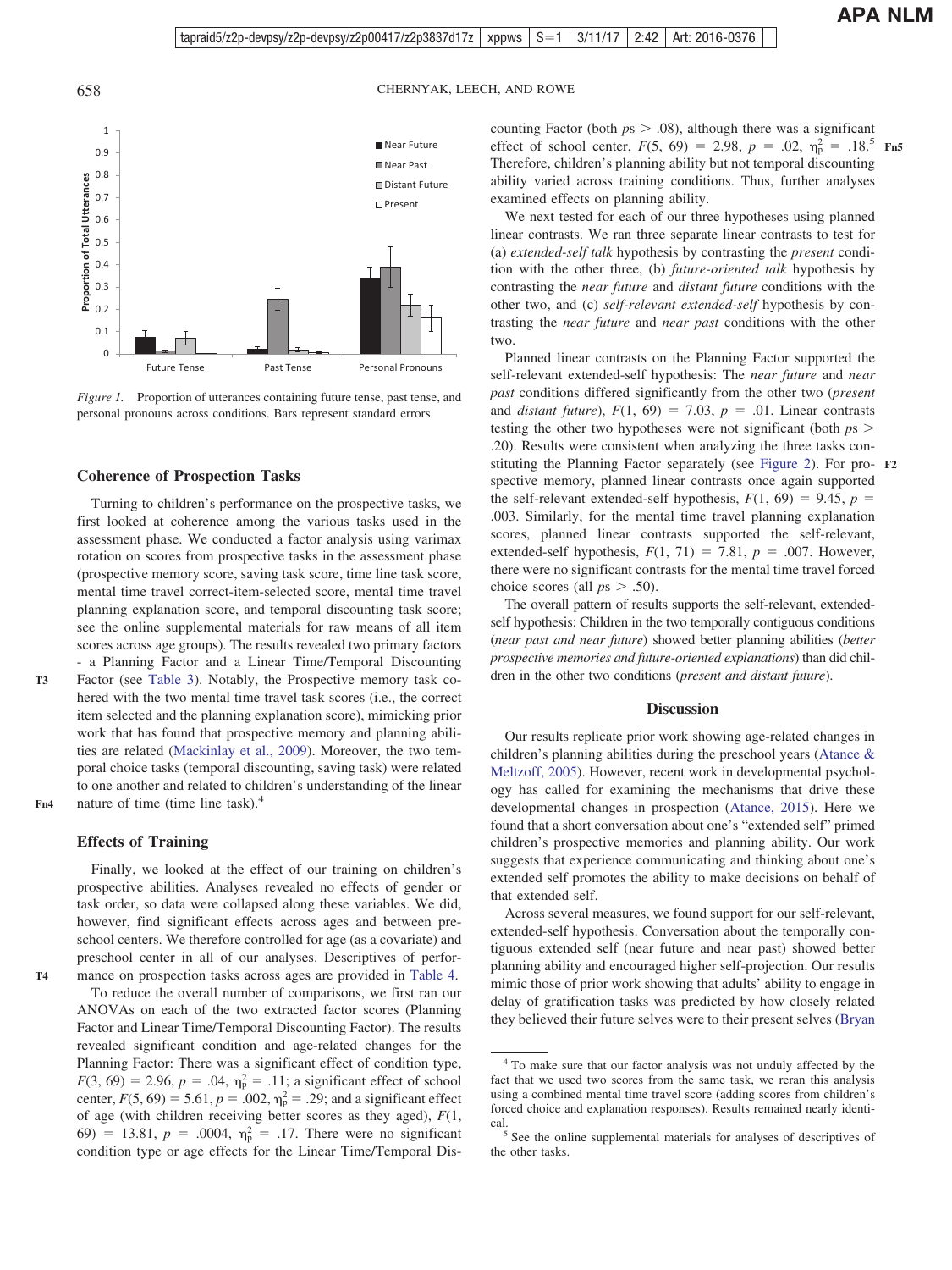<span id="page-7-0"></span>Table 3 *Factor Loadings for Tasks Administered During the Assessment Phase*

| Variable                         | Planning | Discounting<br>and Time Line |
|----------------------------------|----------|------------------------------|
| Variation explained              | 29.97%   | 20.26%                       |
| Eigenvalue                       | 1.80     | 1.22.                        |
| <b>Tasks</b>                     |          |                              |
| Mental time travel correct-item- |          |                              |
| selected score                   | .89      | $-.06$                       |
| Mental time travel planning      |          |                              |
| explanation score                | .82      | .05                          |
| Prospective memory score         | .55      | .27                          |
| Time line task score             | .07      | .72                          |
| Temporal discounting task score  | .04      | .65                          |
| Saving task score                | $-.008$  | .47                          |

[& Hershfield, 2012\)](#page-8-12). Brief visual reminders of one's extended self (age-progressed portraits of one's future self) also helped improve delay of gratification [\(Hershfield et al., 2011\)](#page-9-17). Our work suggests that a similar mechanism may also account for children's prospective ability— discussion about one's extended self may help activate concepts about the future self or may make the extended self appear closely related to one's present self.

Our approach offers an important method for studying individual differences in and consequences of how frequently children conceive of their extended selves. Prior work has found important cultural and individual differences in the specificity of future thinking in adults [\(Wang, Hou, Tang, & Wiprovnick, 2011\)](#page-9-22). Even a few directives helped children to think about their future selves, but the extent to which children engaged in true future-oriented thinking (used future tense) and self-projection (e.g., "I'll be sleeping" vs. "sleep") varied across conditions. In our work, we used a laboratory-based task, although we note that we attempted to create a natural conversation with children through prompting them to focus on script-based everyday events (e.g., going to bed). Prior work has found that parents employ some of the tactics that we used in our conversations (e.g., use of prompts, use of simple future tense; [Hudson, 2006\)](#page-9-13); however, there are important individual differences in the extent to which they do so. We believe that one fruitful avenue for future work would be to focus on how individual differences in naturally occurring conversation between parents and children relate to individual differences in prospection.

Talking about near future or past events boosted prospection, but talk about the distant future did not. One possibility would have been that talking about the distant future was more cogni-

tively complex for young children. We found, however, that children were just as adept in discussing their distant selves as their future selves (they did not differ in the number of words, utterance, mean length of utterance, or use of future or past tense) when discussing their near future or distant future selves. In fact, the only difference in children's verbal production that we found between the distant future relative to the near future or past condition is their use of personal pronouns (self-projection). We thus propose that the distant future may have felt less personal to young children than did the near future or near past. Close-in-time events may have been more readily recognizable to children as closely associated with their present selves, whereas temporally distant events (e.g., "adulthood") may have felt fundamentally distinct from and incompatible with children's present selves (see [Carey, 1985\)](#page-8-13). Work with adults has also suggested that distant future events are represented more abstractly [\(Trope & Liberman,](#page-9-23) [2003\)](#page-9-23), and thus in our study distant future events may have felt less self-relevant to the children. Future work may focus on further refining the relationship between self-projection and prospective ability as well as focus on which types of situations do and do not elicit self-projection (e.g., distant past selves).

We also found coherence among several prospection tasks. The term *prospection* is often used broadly to refer to a host of subcomponent capacities, each drawing upon distinct cognitive competencies. To this end, many tasks have been developed to assess prospective ability, ranging from action-based tasks (e.g., delay of gratification); fully verbal tasks (e.g., articulating the concept of "tomorrow"); and tasks that draw upon a mix of explicit, conceptual knowledge of the future as well as implicit, action-based knowledge. Our work found that two tasks associated with planning ability (prospective memory and mental time travel) were closely related to one another, even though the two tasks drew upon different cognitive abilities. One task (prospective memory) was action-based and relied on explicit memory, and another task was fully verbal and involved articulating the use of an item for a hypothetical future plan. Despite the fact that these tasks were distinct in form, children's performance on these remained correlated, even after controlling for age  $(r = .32, p = )$ .004). This suggests that children's planning ability may be linked together and uniquely distinct from other forms of prospective thinking.

Children's planning ability was also affected by the type of training that they received, whereas other abilities (e.g., temporal discounting) did not show any differences across training groups. Although similar manipulations with adults have been successful in inducing improvements on temporal discounting tasks [\(Hersh-](#page-9-15)

<span id="page-7-1"></span>

| Table 4                                                         |  |
|-----------------------------------------------------------------|--|
| Raw Means (and Standard Errors) for Each Item Across Age Groups |  |

| Task                                                   | 3-year-olds<br>$(n = 26)$ | 4-year-olds<br>$(n = 37)$ | 5-year-olds<br>$(n = 18)$ |
|--------------------------------------------------------|---------------------------|---------------------------|---------------------------|
| Mental time travel correct-item-selected score $(0-2)$ | 1.15(.14)                 | 1.49(0.13)                | 1.78(0.10)                |
| Mental time travel planning explanation score $(0-2)$  | .92(0.17)                 | 1.38(0.14)                | 1.39(0.18)                |
| Prospective memory score $(0-1)$                       | .42                       | .44                       | .72                       |
| Time line task score $(0-6)$                           | 3.34(.28)                 | 3.70(.24)                 | 4.72(.28)                 |
| Temporal discounting task score $(0-1)$                | .50                       | .42                       | .67                       |
| Saving task score $(0-5)$                              | 1.73(0.45)                | 1.78(.35)                 | 3.0(.55)                  |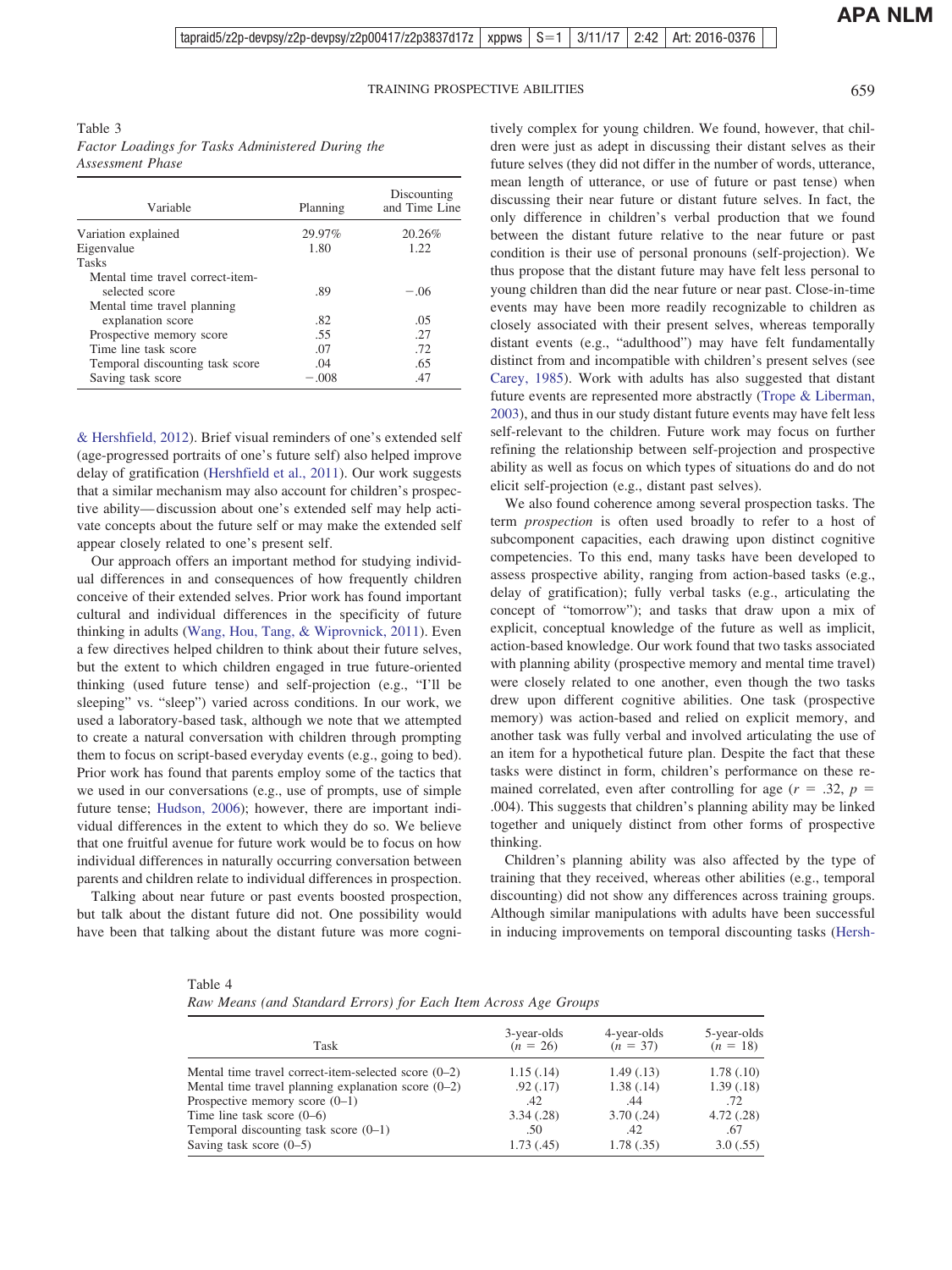

<span id="page-8-15"></span>*Figure 2.* Estimated marginal means of planning explanation, mental time travel correct-item-selected items, and prospective memory across conditions. Bars represent standard errors.

[field, 2011;](#page-9-15) [Peters & Büchel, 2010\)](#page-9-24), prior developmental work has found that preschoolers have a difficult time engaging in "saving" behaviors [\(Metcalf & Atance, 2011\)](#page-9-21) without any prior practice. Notably, our training did not give children practice with either thinking about or practicing saving behaviors. Thus, our finding that training did not change these discounting behaviors is not surprising. We also note that we did not observe condition differences in the time line task. We believe two potential reasons may have contributed to this. First, children in all conditions were introduced to the time line and thus may have had similar experience with it. Second, the events that constituted the time line task tended to focus on the distal future or past (e.g., the child's next or previous birthday), and thus discussing near future or past events may not have been particularly helpful in reasoning through distal future events. Instead, we found that the training session may have been particularly effective in helping children think about and act on future plans.

Overall, we propose an important approach to studying the development of prospection. More generally, our work suggests that there is a strong role of the communicative social context in activating children's ability to engage in future-oriented thinking and planning. These results have implications for caregivers' dayto-day interactions with preschoolers, because even brief conversations with adults can help scaffold, shape, and activate concepts about one's extended self. Critically, engaging young children in conversations where they are provided with opportunities to cognize, remember, and discuss their extended selves may ultimately help them make future-oriented decisions that benefit those extended selves.

#### **References**

- <span id="page-8-1"></span>Atance, C. M. (2008). Future thinking in young children. *Current Directions in Psychological Science, 17,* 295–298. [http://dx.doi.org/10.1111/](http://dx.doi.org/10.1111/j.1467-8721.2008.00593.x) [j.1467-8721.2008.00593.x](http://dx.doi.org/10.1111/j.1467-8721.2008.00593.x)
- <span id="page-8-2"></span>Atance, C. M. (2015). Young children's thinking about the future. *Child Development Perspectives, 9,* 178 –182. [http://dx.doi.org/10.1111/cdep](http://dx.doi.org/10.1111/cdep.12128) [.12128](http://dx.doi.org/10.1111/cdep.12128)
- <span id="page-8-7"></span>Atance, C. M., & Jackson, L. K. (2009). The development and coherence of future-oriented behaviors during the preschool years. *Journal of Experimental Child Psychology, 102,* 379 –391. [http://dx.doi.org/10](http://dx.doi.org/10.1016/j.jecp.2009.01.001) [.1016/j.jecp.2009.01.001](http://dx.doi.org/10.1016/j.jecp.2009.01.001)
- <span id="page-8-6"></span>Atance, C. M., & Meltzoff, A. N. (2005). My future self: Young children's ability to anticipate and explain future states. *Cognitive Development, 20,* 341–361. <http://dx.doi.org/10.1016/j.cogdev.2005.05.001>
- <span id="page-8-0"></span>Atance, C. M., & O'Neill, D. K. (2001). Episodic future thinking. *Trends in Cognitive Sciences, 5,* 533–539. [http://dx.doi.org/10.1016/S1364-](http://dx.doi.org/10.1016/S1364-6613%2800%2901804-0) [6613\(00\)01804-0](http://dx.doi.org/10.1016/S1364-6613%2800%2901804-0)
- <span id="page-8-5"></span>Atance, C. M., & O'Neill, D. K. (2005). Preschoolers' talk about future situations. *First Language, 25,* 5–18. [http://dx.doi.org/10.1177/](http://dx.doi.org/10.1177/0142723705045678) [0142723705045678](http://dx.doi.org/10.1177/0142723705045678)
- <span id="page-8-4"></span>Bowerman, M. (1986). First steps in acquiring conditionals. In E. C. Traugott, A. ter Meulen, J. S. Reilly, & C. A. Ferguson (Eds.), *On conditionals* (pp. 285–308). [http://dx.doi.org/10.1017/CBO97805](http://dx.doi.org/10.1017/CBO9780511753466.016) [11753466.016](http://dx.doi.org/10.1017/CBO9780511753466.016)
- <span id="page-8-12"></span>Bryan, C. J., & Hershfield, H. E. (2012). You owe it to yourself: Boosting retirement saving with a responsibility-based appeal. *Journal of Experimental Psychology: General, 141,* 429 – 432. [http://dx.doi.org/10.1037/](http://dx.doi.org/10.1037/a0026173) [a0026173](http://dx.doi.org/10.1037/a0026173)
- <span id="page-8-14"></span>Busby Grant, J., & Suddendorf, T. (2009). Preschoolers begin to differentiate the times of events from throughout the lifespan. *European Journal of Developmental Psychology, 6,* 746 –762. [http://dx.doi.org/10.1080/](http://dx.doi.org/10.1080/17405620802102947) [17405620802102947](http://dx.doi.org/10.1080/17405620802102947)
- <span id="page-8-13"></span>Carey, S. (1985). *Conceptual change in childhood*. Boston, MA: MIT Press.
- <span id="page-8-9"></span>Coughlin, C., Lyons, K. E., & Ghetti, S. (2014). Remembering the past to envision the future in middle childhood: Developmental linkages between prospection and episodic memory. *Cognitive Development, 30,* 96 –110. <http://dx.doi.org/10.1016/j.cogdev.2014.02.001>
- <span id="page-8-10"></span>Cuevas, K., Rajan, V., Morasch, K. C., & Bell, M. A. (2015). Episodic memory and future thinking during early childhood: Linking the past and future. *Developmental Psychobiology, 57,* 552–565. [http://dx.doi](http://dx.doi.org/10.1002/dev.21307) [.org/10.1002/dev.21307](http://dx.doi.org/10.1002/dev.21307)
- <span id="page-8-11"></span>Demir, Ö. E., Rowe, M. L., Heller, G., Goldin-Meadow, S., & Levine, S. C. (2015). Vocabulary, syntax, and narrative development in typically developing children and children with early unilateral brain injury: Early parental talk about the "there-and-then" matters. *Developmental Psychology, 51,* 161–175. <http://dx.doi.org/10.1037/a0038476>
- <span id="page-8-3"></span>Guajardo, N. R., & Best, D. L. (2000). Do preschoolers remember what to do? Incentive and external cues in prospective memory. *Cognitive Development, 15,* 75–97. [http://dx.doi.org/10.1016/S0885-2014\(00\)](http://dx.doi.org/10.1016/S0885-2014%2800%2900016-2) [00016-2](http://dx.doi.org/10.1016/S0885-2014%2800%2900016-2)
- <span id="page-8-8"></span>Hanson, L. K., Atance, C. M., & Paluck, S. W. (2014). Is thinking about the future related to theory of mind and executive function? Not in preschoolers. *Journal of Experimental Child Psychology, 128,* 120 –137. <http://dx.doi.org/10.1016/j.jecp.2014.07.006>